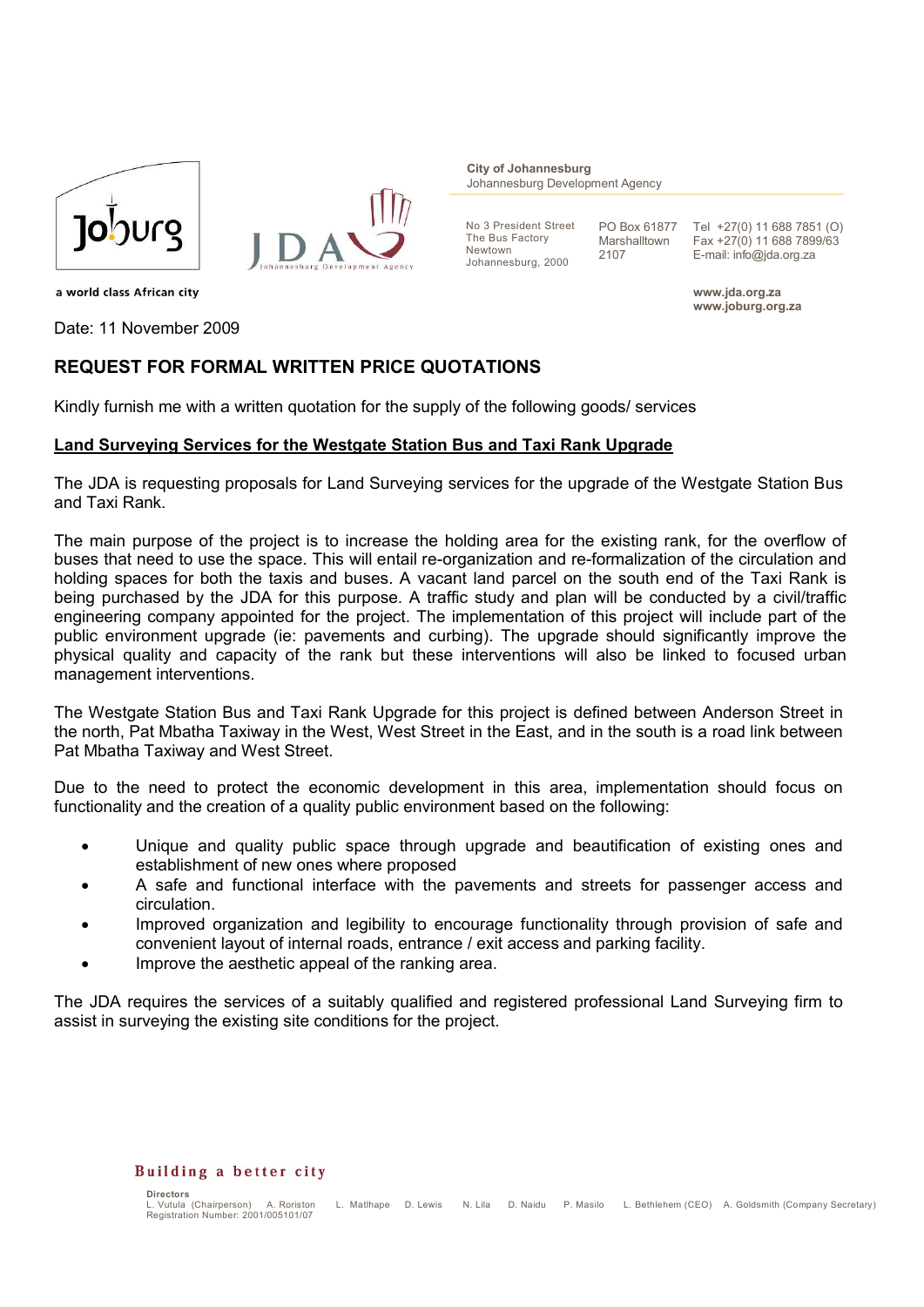The outlined scope of Land Surveying services required is as follows:

- 1. Survey
- 2. Deliverables

2.1 A detailed plan at a scale of 1:500 with 0.100m contour intervals.

2.2 A digital copy in DWG and / or Model Maker, and / or Civil Designer Format.

2.3 ASCII containing co-ordinates and descriptions.

2.4 Cadastral boundaries to be indicated on said plan.

Please note the following:

- As per the City of Johannesburg 2010 policy on public construction work, all construction is to be practically complete on the 30th April 2009. Thus the programme will reflect this unmovable completion date.
- Interested tenderers will be expected to visit the site to familiarise themselves with the existing facilities. Any further queries are to be directed to the responsible JDA representative herein signed below.
- The services of a multi-disciplinary civil/traffic engineering company have been sought through a public tender for the traffic assessment, planning and re-design of the facility.

The quotation must be submitted on the letterhead of your business and delivered - by hand not later than **12h00 on 20<sup>th</sup> November 2009** – to the JDA's offices, Ground Floor, The Bus Factory, 3 President Street, Newtown, Johannesburg.

# **The contract period is 6 months commencing on 23 November 2009 and ending on 30 June 2010**

The following conditions will apply:

- A valid Tax Clearance Certificate must be submitted
- Price(s) quoted must be valid for at least thirty (30) days from date of your offer.
- Price(s) quoted must be firm and must be inclusive of VAT.
- A firm delivery period must be indicated.
- If the price quoted is above R 30 000 inclusive of VAT), the quotation will be evaluated in terms of the 80/20 preference point system as prescribed in the Preferential Procurement Policy Framework Act (No 5 of 2000). For this purpose the Tax Clearance Certificate, Declaration of Interest and the BEE Forms are enclosed and must be scrutinized, completed and submitted together with your quotation.
- The successful provider will be the one scoring the highest point

NB: No quotations will be considered from persons in the service of the state

Failure to comply with these conditions may invalidate your offer.

Yours faithfully **Yanda Tolobisa Assistant Development Manager**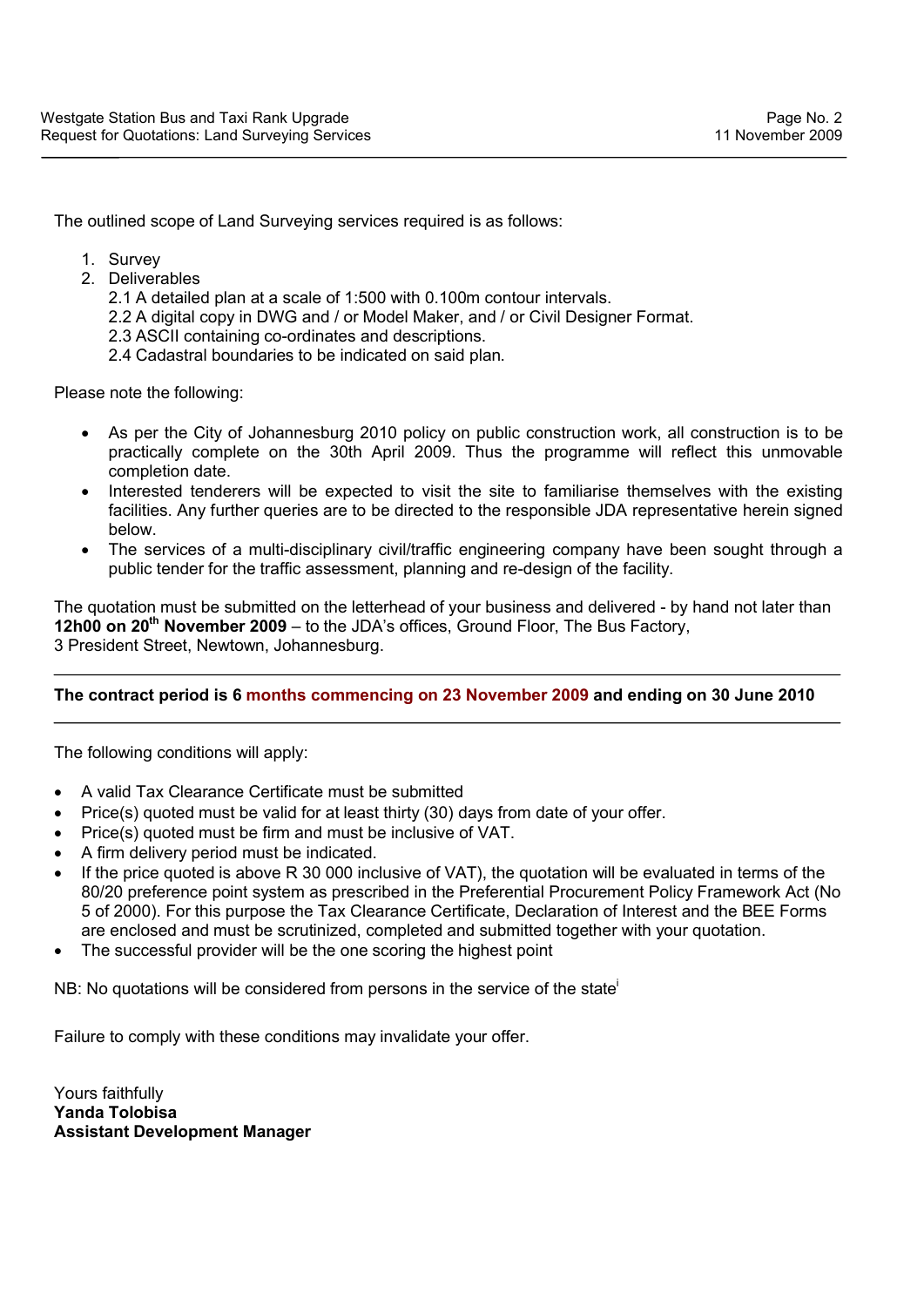011 688 7884 ytolobisa@jda.org.za

- $1$  \* MSCM Regulations: "in the service of the state" means to be –
- (a) a member of  $-$
- $(i)$  any municipal council:
- (ii) any provincial legislature; or

 $\overline{a}$ 

- (iii) the national Assembly or the national Council of provinces;
- (b) a member of the board of directors of any municipal entity;
- (c) an official of any municipality or municipal entity;
- (d) an employee of any national or provincial department, national or provincial public entity or constitutional institution within the meaning of
- the Public Finance Management Act, 1999 (Act No.1 of 1999);
- (e) a member of the accounting authority of any national or provincial public entity; or
- (f) an employee of Parliament or a provincial legislature.

### **PRESENTATION OF QUOTATIONS**

Submissions are to consist of a short (not to exceed 30 pages) and comprehensible report that must provide the JDA with sufficient information to make a sound and fair evaluation of the quotation as well as the experience and capability of the applicant to undertake and manage the project successfully. The report should **use the same item numbers as below** for the required sections of the report. The following information must be clearly spelt out :

- 1. Company Background, lists of **similar** (not all) projects including client name, contact person and telephone number.
- 2. Provide an organogram of the **individuals to be involved on this project** and note their designations. Attach detailed résumé's of **said individuals**. A company profile showing all members CV's is not acceptable.
- 3. Tenderers are to illustrate where the proposed team is currently committed and what percentage of their time is spent on said commitments. The value of each commitment must also be declared as well as a percentage estimate of the time planned to be dedicated to this project.
- 4. Applicants are required to submit detailed quotations based on identifiable deliverables defined in rand terms. Applicants are to submit a cash flow which illustrates the fee proposal linked to deliverables. All disbursements, etc are to be **included** in the quotations. Tenderers are to provide a detailed summary of their proposed services.
- 5. The applicant's SMME status.